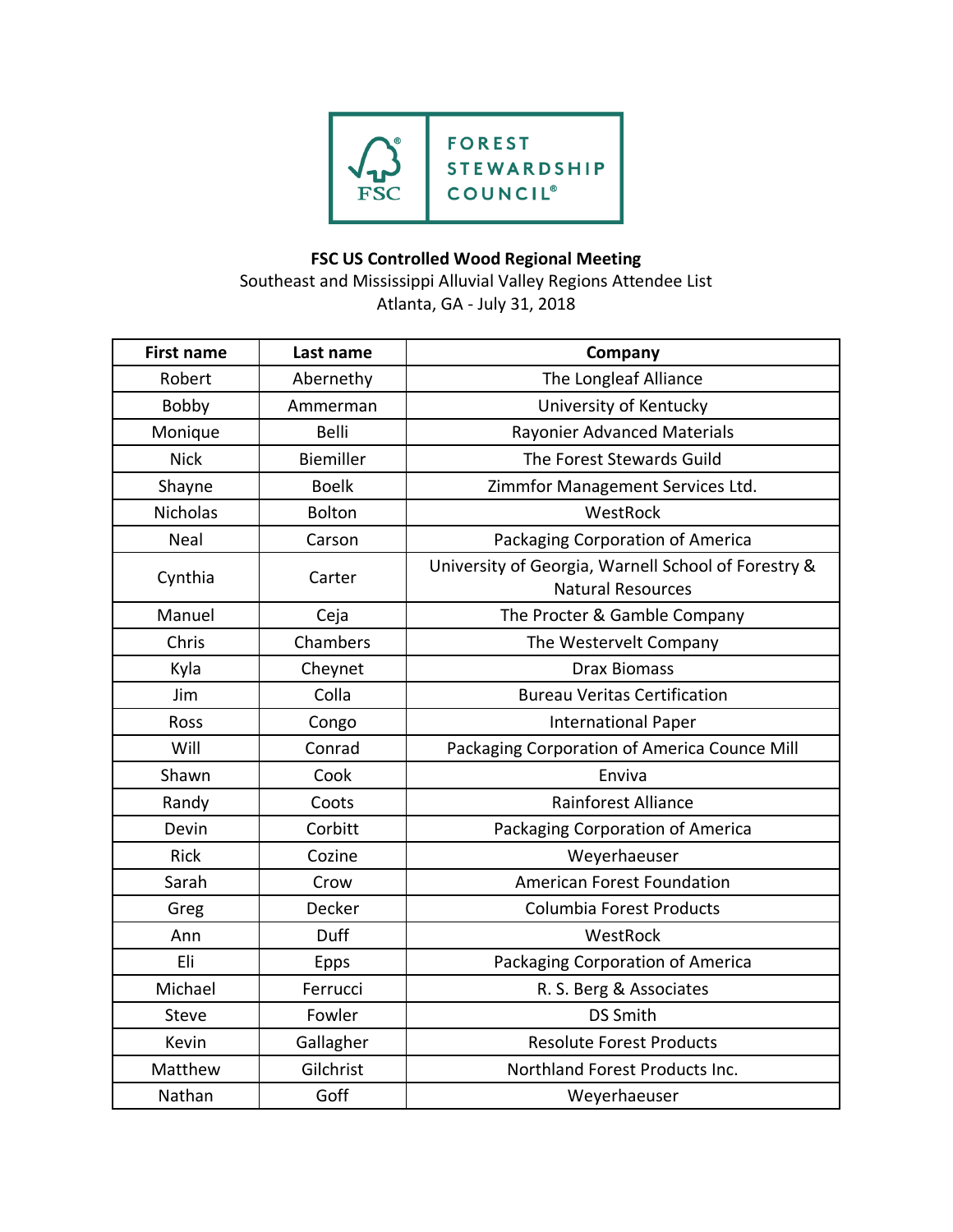| Zack         | Gorse        | <b>DS Smith</b>                                                               |
|--------------|--------------|-------------------------------------------------------------------------------|
| Don          | Grant        | Enviva                                                                        |
| William      | Guthrie      | <b>DS Smith</b>                                                               |
| Ebba         | Hansen       | Boise White Paper/Packaging Corporation of America                            |
| Bill         | Hayne        | <b>International Paper</b>                                                    |
| Ron          | Heatherly    | <b>Evergreen Packaging</b>                                                    |
| Ted          | Hendrickx    | <b>American Green Consulting</b>                                              |
| Ryan         | Hendrix      | Green Bay Packaging Inc.                                                      |
| Tony         | Hogue        | <b>Clearwater Paper Corporation</b>                                           |
| <b>Brad</b>  | Holt         | <b>Boise Cascade Company</b>                                                  |
| Mark         | Hughes       | <b>Biological Integrity, LLC</b>                                              |
| Monica       | Hughes       | Georgia-Pacific LLC                                                           |
| <b>Bryan</b> | Hulka        | Weyerhaeuser                                                                  |
| David        | James        | <b>Forestry Collab</b>                                                        |
| Ellen        | Kincaid      | <b>Highland Pellets</b>                                                       |
| Edward       | Krasny       | Kimberly-Clark Corporation                                                    |
| Jesse        | Logan        | <b>DS Smith</b>                                                               |
| Mark         | Lowe         | Kronospan IIc                                                                 |
| Robert       | Maddrey      | Georgia Pacific                                                               |
| Amanda       | Mahaffey     | <b>Forest Stewards Guild</b>                                                  |
| Jim          | McCauley     | Baillie Lumber Co.                                                            |
| Chris        | McDonell     | Rayonier Advanced Materials                                                   |
| John         | Mulcahy      | Georgia-Pacific                                                               |
| Erin         | Novak        | Georgia-Pacific                                                               |
| Joe          | Parsons      | <b>Graphic Packaging International</b>                                        |
| Mark         | Patterson    | Arauco                                                                        |
| Douglas      | Patterson    | Renewable Strategies                                                          |
| RIchard      | Peberdy      | <b>Drax Biomass</b>                                                           |
| Joseph       | Pechmann     | <b>Western Carolina University</b>                                            |
| Darrel       | Pendris      | Milliken Forestry Company                                                     |
| Jamie        | <b>Pitts</b> | Packaging Corporation of America                                              |
| Aaron        | Plaugher     | WestRock                                                                      |
| Steve        | Prisley      | National Council for Air and Stream Improvement                               |
| Alicia       | Raimondi     | Rainforest Alliance                                                           |
| Steve        | Raper        | Georgia Department of Natural Resources Wildlife<br><b>Resources Division</b> |
| Christopher  | Reeves       | <b>IKEA Purchasing Services (US) Inc</b>                                      |